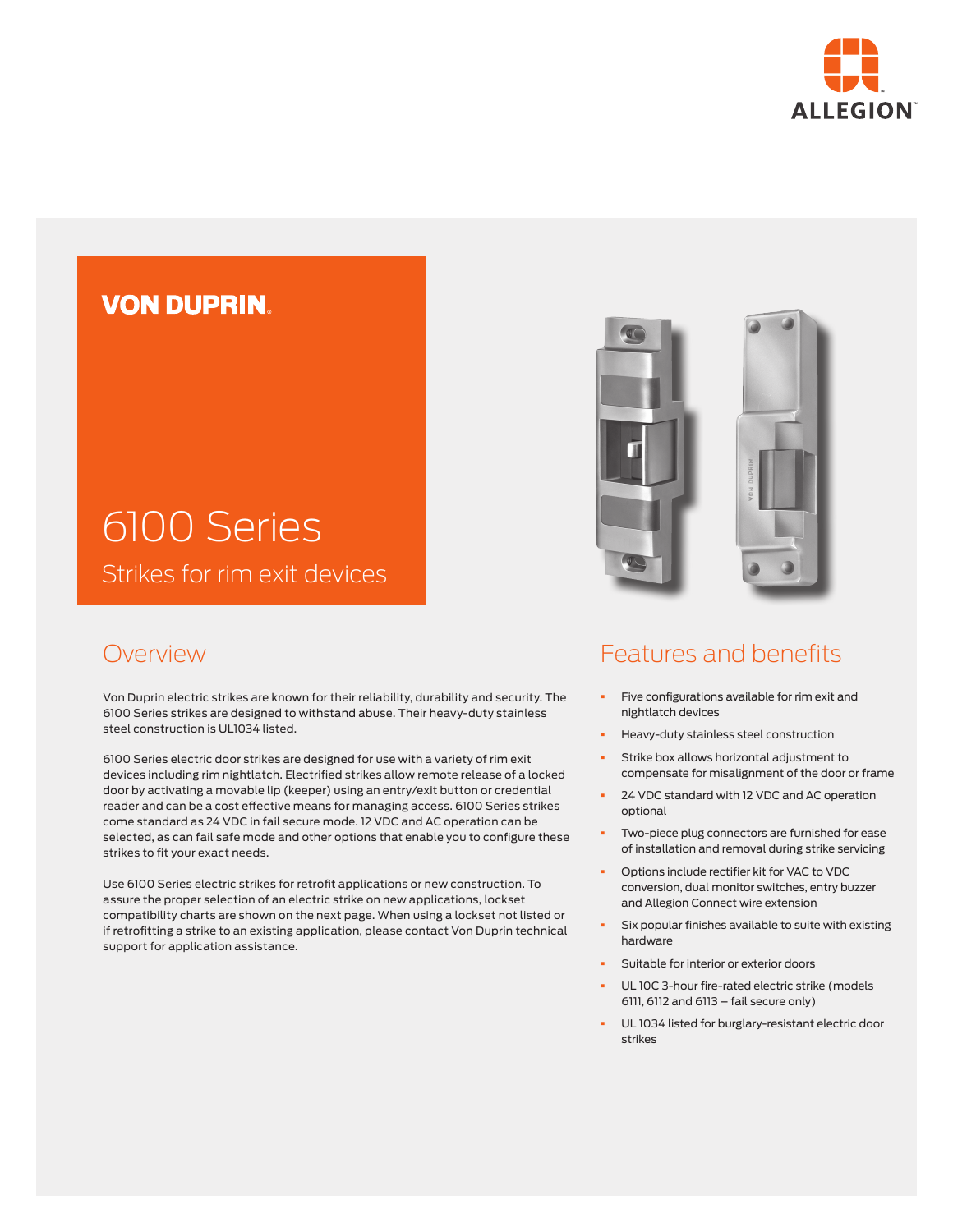|                                   |                                         | $\mathbf{E}$        | $\overline{\phantom{a}}$          | $\circ$                          | $\overline{a}$          | $\circ$ .           |
|-----------------------------------|-----------------------------------------|---------------------|-----------------------------------|----------------------------------|-------------------------|---------------------|
|                                   | <b>Model specifications</b>             |                     |                                   |                                  |                         |                     |
| Model number                      |                                         | 6111                | 6112                              | 6113                             | 6114                    | 6121                |
| Retrofits model                   |                                         | VD 3031             | FA 310-4                          | <b>VD 3011</b><br><b>VD 3021</b> | FA 310-5                | FA 310-4-100        |
| Latchbolt throw                   |                                         | $3/4$ <sup>11</sup> | $3/4$ <sup>11</sup>               | $3/4$ <sup>11</sup>              | $3/4$ <sup>11</sup>     | $3/4$ <sup>11</sup> |
| Face plate length                 |                                         | 6"                  | g"                                | 6"                               | $7^{1}/2$ <sup>11</sup> | $9\frac{1}{8}$ "    |
| Backbox depth                     |                                         | 15/s''              | 1 <sup>11</sup> /16 <sup>11</sup> | $1\frac{15}{16}$ <sup>11</sup>   | N/A                     | N/A                 |
| Lockset                           |                                         | Rim exit device     | Rim exit device                   | Rim exit device                  | Rim nightlatch          | Rim exit device     |
| Number                            | Single                                  | $\blacksquare$      | ×                                 | $\blacksquare$                   | a,                      | $---$               |
| of doors                          | Double door<br>with mullion             | $\blacksquare$      | $- - -$                           | $---$                            | $\frac{1}{2}$           | $- - -$             |
|                                   | Double door<br>without mullion          | $\qquad \qquad - -$ | $\qquad \qquad - -$               | $\qquad \qquad - -$              | $\qquad \qquad - -$     | ٠                   |
| Door/frame<br>type                | Hollow metal                            | $\blacksquare$      | ٠                                 | п                                | a,                      | ٠                   |
|                                   | Aluminum                                | $\blacksquare$      | ٠                                 | $\blacksquare$                   | a,                      | ٠                   |
|                                   | Wood                                    | ٠                   | ٠                                 | ٠                                | $---$                   | ٠                   |
| Options                           | Blade stop shim                         | Yes                 | <b>No</b>                         | Yes                              | No                      | No                  |
|                                   | DS or DS-LC (dual<br>monitor switches)  | Yes                 | Yes                               | Yes                              | Yes                     | Yes                 |
|                                   | EB (entry buzzer -<br>fail-secure only) | Yes                 | Yes                               | Yes                              | Yes                     | Yes                 |
| Certifications/UL1034<br>Listings |                                         | $\blacksquare$      | ٠                                 | ٠                                | ٠                       | ٠                   |
|                                   | UL 10C Single Door                      | 3 hour              | 3 hour                            | 3 hour                           | $\qquad \qquad - -$     | $\qquad \qquad - -$ |
|                                   | UL 10C Pair Door*                       | 90 minutes          | 90 minutes                        | 90 minutes                       | $---$                   | $---$               |
| <b>Application notes</b>          |                                         | $\mathbf{1}$        | $\overline{2}$                    | 3                                | 4                       | 5                   |

\*With manufacturer's mullion.

Note: 16 VDC and 28 VDC solenoid are sold as replacement parts for existing strikes. Please contact customer care for details.

#### **Application notes:**

- 1. 1/<sub>2</sub>" projection blade stop shim 010055-XX available for use on cased opening or blade stop frames. Specify when using 55 rim devices. May also be used with vertical rod exit devices noted on previous page x Pullman latch LBR (non-fire rated).
- 2. When used to replace Folger Adam 310-4, minor fame prep modification required.
- 3. <sup>1</sup> 1/<sub>2</sub>" projection blade stop shim 010055-XX available for use on cased opening or blade stop frames (non-fire rated).
- 4. Surface applied strike designed to replace Folger Adam 310-5 with different mounting hole locations from Folger Adam.
- 5. Designed to mount on inactive leaf.

#### Rim exit device compatibility 6111, 6112, 6113 and 6121 strikes

| Manufacturer           | Device                                                                                                                                                                                                             |
|------------------------|--------------------------------------------------------------------------------------------------------------------------------------------------------------------------------------------------------------------|
| <b>Von Duprin</b>      | 22, 33A, 35A, 55 <sup>1</sup> , 88, 98, 99<br>8827 LBR <sup>4</sup> x Pullman latch Non-Fire rated<br>9827 LBR <sup>4</sup> x Pullman latch Non-Fire rated<br>9927 LBR <sup>4</sup> x Pullman latch Non-Fire rated |
|                        | Falcon Monarch <sup>2</sup> XX-R, 18-R, 19-R, 24-R, 25-R                                                                                                                                                           |
| Falcon Doromatic 1790  |                                                                                                                                                                                                                    |
| Precision <sup>2</sup> | 2100                                                                                                                                                                                                               |
| Sargent                | 2800, 6500, 6800, 8500, 8800, 9500, 98003, 9898                                                                                                                                                                    |
| Yale                   | 1500.700                                                                                                                                                                                                           |
|                        |                                                                                                                                                                                                                    |

1. Strike must be factory modified, specify when using with a 55 Rim device.

- 2. Deadlocking feature will not properly function, consult factory.
- 3. Panic only, not fire-rated.
- 4. 6111 is recommended for LBR applications.

Note: When using a lockset not listed or when retrofitting an existing application, please contact Von Duprin technical support for application assistance.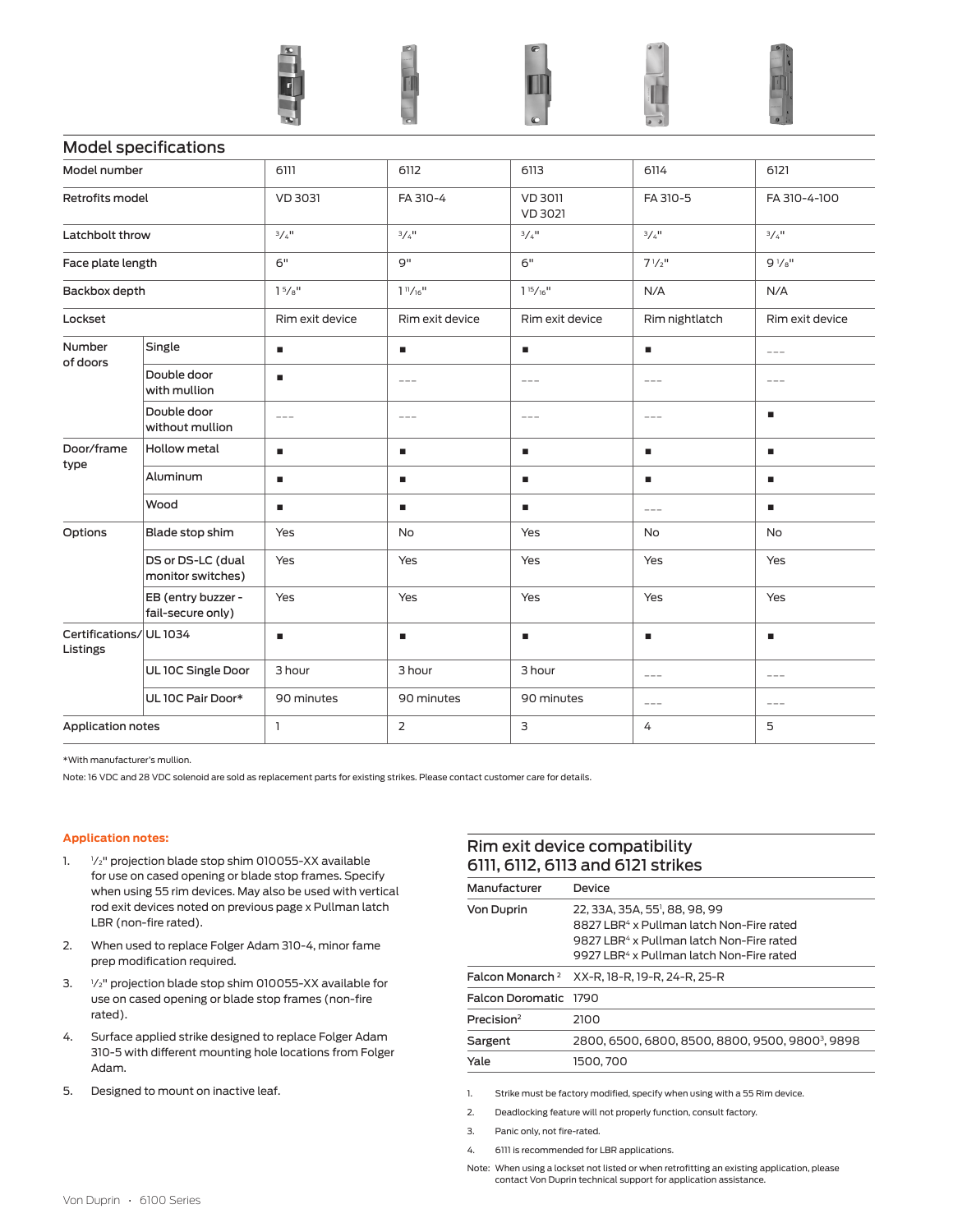| 6100 Series power requirements |         |                                              |            |      |      |
|--------------------------------|---------|----------------------------------------------|------------|------|------|
| Models                         | Voltage | Current                                      | Duty       | Amps | Ohms |
| All                            | 12V     | DC.                                          | Continuous | 0.60 | 21   |
| All                            | 24V     | DC.                                          | Continuous | 0.33 | 83   |
|                                |         | Continuous duty = Energized 1 minute or more |            |      |      |

### Wiring











### **Dimensions**

**6111**